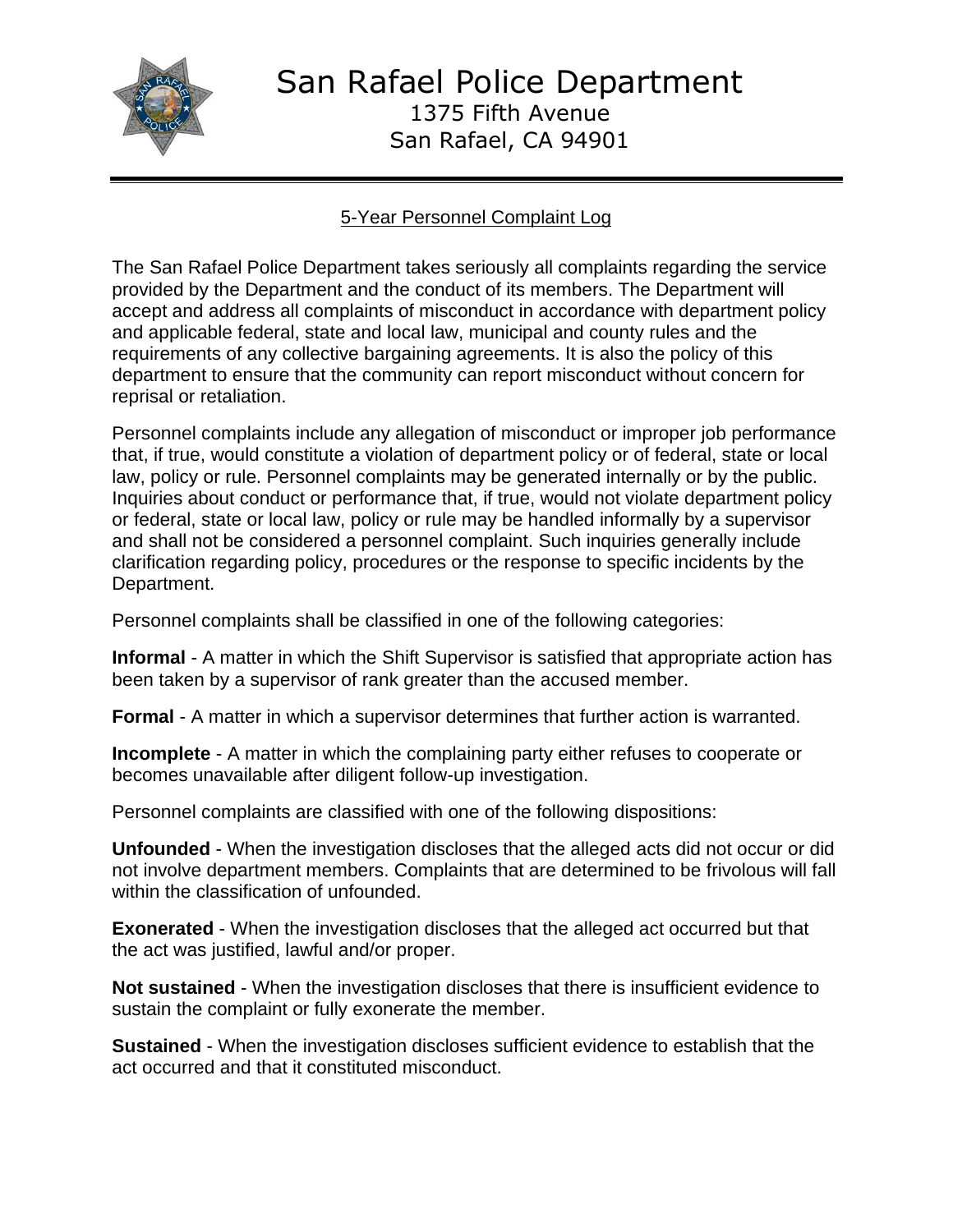| #         | <b>Complaint</b>                         | <b>Disposition</b>   |
|-----------|------------------------------------------|----------------------|
| $17 - 01$ | Conduct                                  | Sustained            |
| $17 - 02$ | Conduct                                  | Incomplete           |
| 17-03     | Conduct                                  | Incomplete           |
| $17 - 04$ | Conduct                                  | Incomplete           |
| $17 - 05$ | Harassment                               | <b>Not Sustained</b> |
| 17-06     | Conduct                                  | Unfounded            |
|           | <b>Complaint Policy Revised 06/01/17</b> |                      |
| $17 - 01$ | Harassment                               | Incomplete           |
| $17 - 02$ | <b>Rudeness</b>                          | Informal             |
| 17-03     | <b>Civil Rights</b>                      | Formal               |
| 17-04     | Frivolous                                | Incomplete           |
| $17 - 05$ | Frivolous                                | Incomplete           |
| 17-06     | Frivolous                                | Incomplete           |
| $17 - 07$ | Frivolous                                | Incomplete           |
| 17-08     | Frivolous                                | Incomplete           |
| 17-09     | Conduct                                  | Incomplete           |
| $17 - 10$ | Conduct                                  | Formal               |
| $17 - 11$ | Frivolous                                | Formal               |
| $17 - 12$ | Use of Force                             | Formal               |
| $17 - 13$ | Conduct                                  | Informal             |
| $17 - 14$ | <b>Traffic Control</b>                   | Inquiry              |
| $17 - 15$ | <b>Rudeness</b>                          | Incomplete           |
| $17 - 16$ | <b>Parking Violations</b>                | Incomplete           |
| $17 - 17$ | <b>Rudeness</b>                          | Informal             |
| $17 - 18$ | Frivolous                                | Inquiry              |
| $17 - 19$ | Frivolous                                | Inquiry              |
| 17-20     | Conduct                                  | Inquiry              |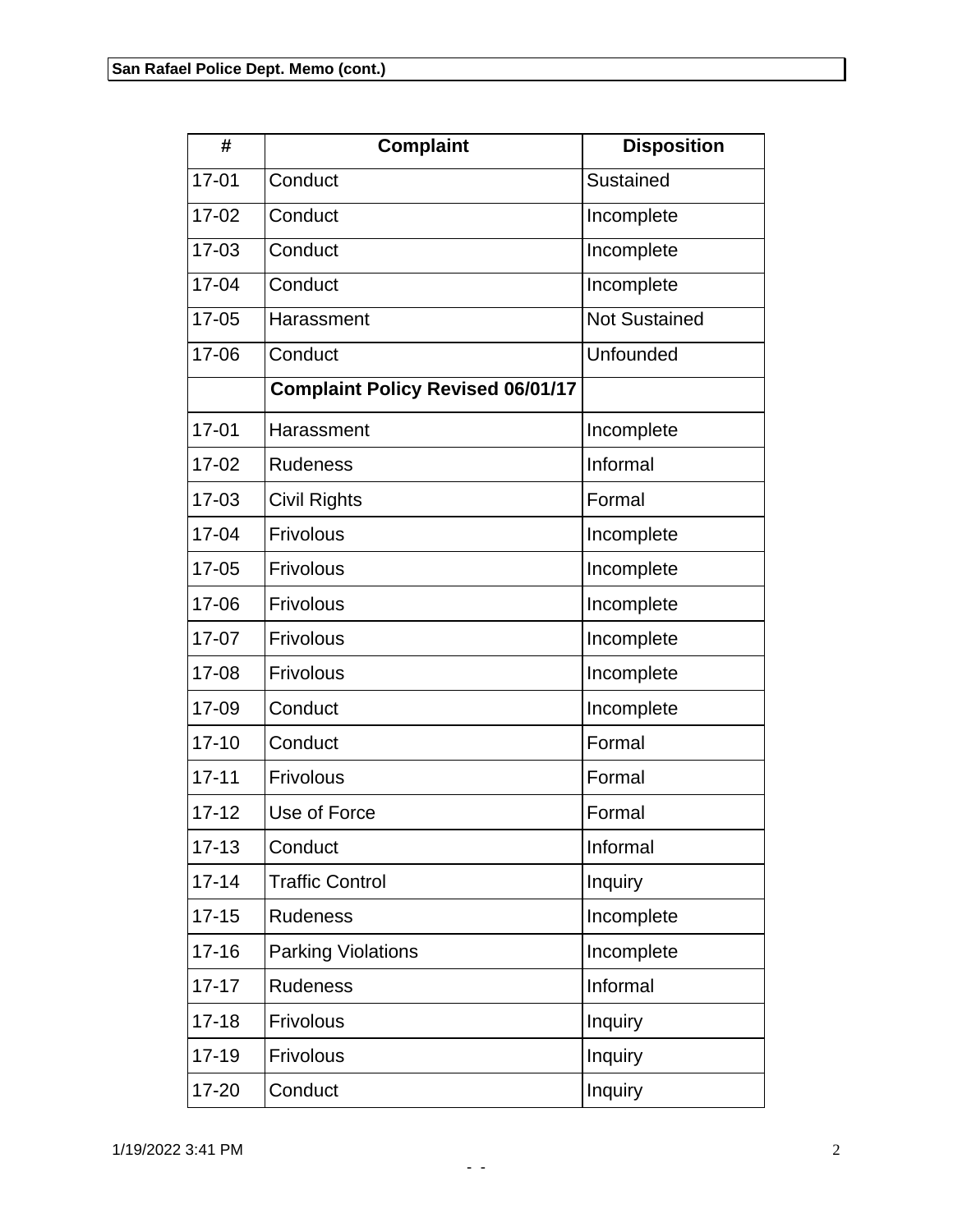| #         | <b>Complaint</b>             | <b>Disposition</b>   |
|-----------|------------------------------|----------------------|
| $17 - 21$ | Conduct                      | Informal             |
| $17 - 22$ | Conduct                      | Inquiry              |
| $17 - 23$ | Conduct                      | Incomplete           |
| $17 - 24$ | Procedures                   | Inquiry              |
| $17 - 25$ | Procedures                   | Inquiry              |
| $17 - 26$ | Procedures                   | Inquiry              |
| $17 - 27$ | Conduct                      | Inquiry              |
| $17 - 28$ | Driving                      | Incomplete           |
| 17-29     | Insufficient Investigation   | Inquiry              |
| 17-30     | <b>Traffic Investigation</b> | Inquiry              |
| $17 - 31$ | <b>Traffic Violation</b>     | Unfounded            |
| $17 - 32$ | <b>DUI Investigation</b>     | Inquiry              |
| $17 - 33$ | Use of Force                 | Unfounded            |
| 17-34     | Procedures                   | Inquiry              |
| $17 - 35$ | Procedures                   | Inquiry              |
| 17-36     | Conduct                      | <b>Not Sustained</b> |
| 18-01     | Procedures                   | Incomplete           |
| 18-02     | Conduct                      | Inquiry              |
| 18-03     | Procedures                   | Inquiry              |
| 18-04     | Driving                      | Inquiry              |
| 18-05     | Procedures                   | Inquiry              |
| 18-06     | Driving                      | Inquiry              |
| 18-07     | Procedures                   | Unfounded            |
| 18-08     | Response to Call             | Inquiry              |
| 18-09     | <b>Response to Call</b>      | Inquiry              |
| $18 - 10$ | Conduct                      | Incomplete           |
| $18 - 11$ | <b>Response to Call</b>      | Inquiry              |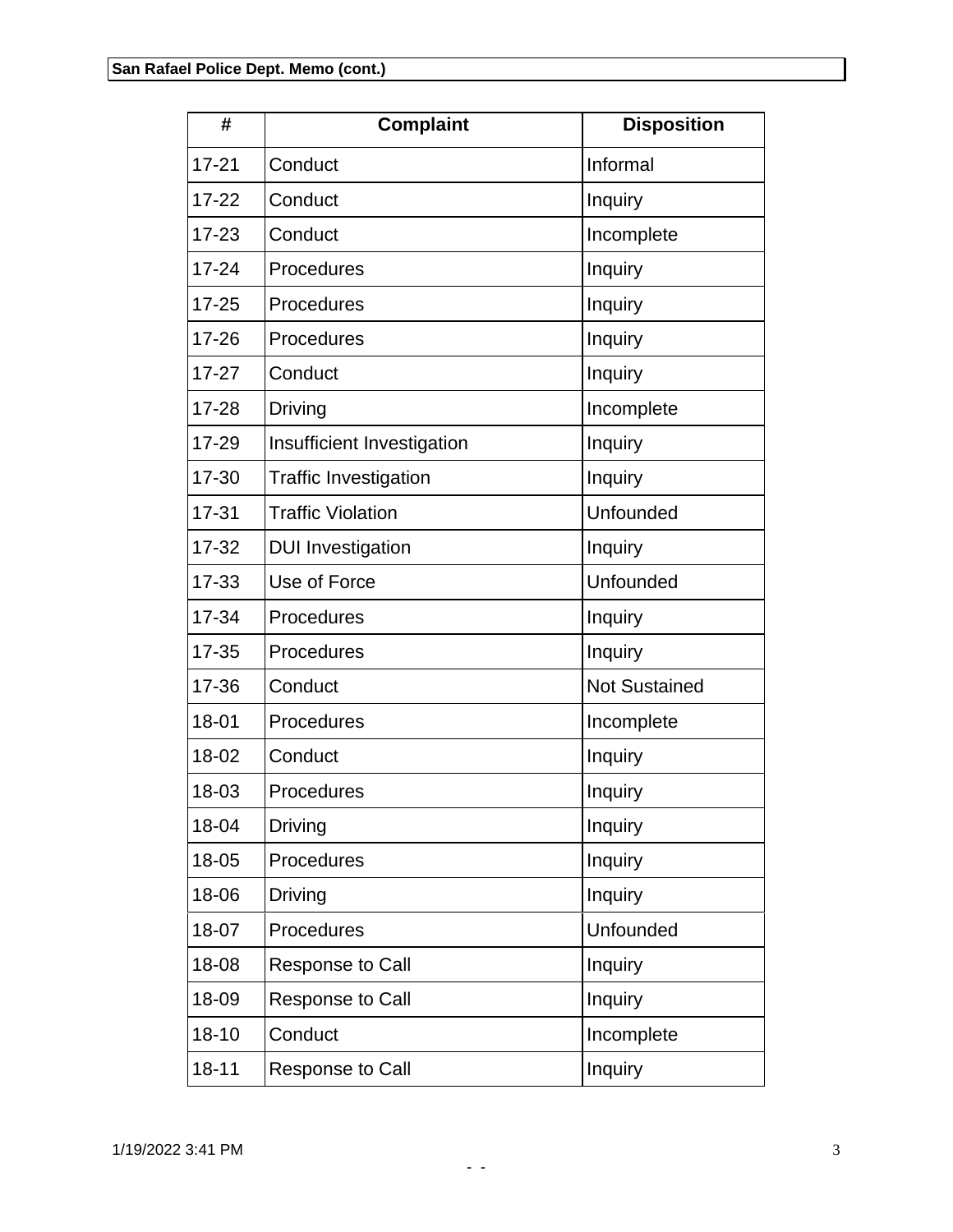| #         | <b>Complaint</b>        | <b>Disposition</b>   |
|-----------|-------------------------|----------------------|
| $18 - 12$ | Conduct                 | Inquiry              |
| $18 - 13$ | Conduct                 | <b>Not Sustained</b> |
| $18 - 14$ | Use of Force            | Unfounded            |
| $18 - 15$ | Judgement               | Inquiry              |
| $18 - 16$ | <b>Missing Property</b> | Unfounded            |
| $18 - 17$ | Procedures              | Inquiry              |
| $18 - 18$ | <b>Response to Call</b> | Inquiry              |
| 18-19     | Conduct                 | Exonerated           |
| 18-20     | <b>False Arrest</b>     | Unfounded            |
| 18-21     | Conduct                 | Inquiry              |
| 18-22     | Use of Force            | Unfounded            |
| 18-23     | Conduct                 | Unfounded            |
| 18-24     | Conduct                 | Inquiry              |
| 18-25     | Conduct                 | Inquiry              |
| 18-26     | Conduct                 | Inquiry              |
| 18-27     | Conduct                 | Inquiry              |
| 18-28     | Conduct                 | Inquiry              |
| 18-29     | Conduct                 | Inquiry              |
| 18-30     | Conduct                 | Sustained            |
| 18-31     | Conduct                 | <b>Not Sustained</b> |
| 18-32     | Conduct                 | Unfounded            |
| 19-01     | Conduct                 | Unfounded            |
| 19-02     | Conduct                 | Inquiry              |
| 19-03     | Response to Call        | Unfounded            |
| 19-04     | Conduct                 | Inquiry              |
| 19-05     | Conduct                 | Inquiry              |
| 19-06     | Use of Force            | Unfounded            |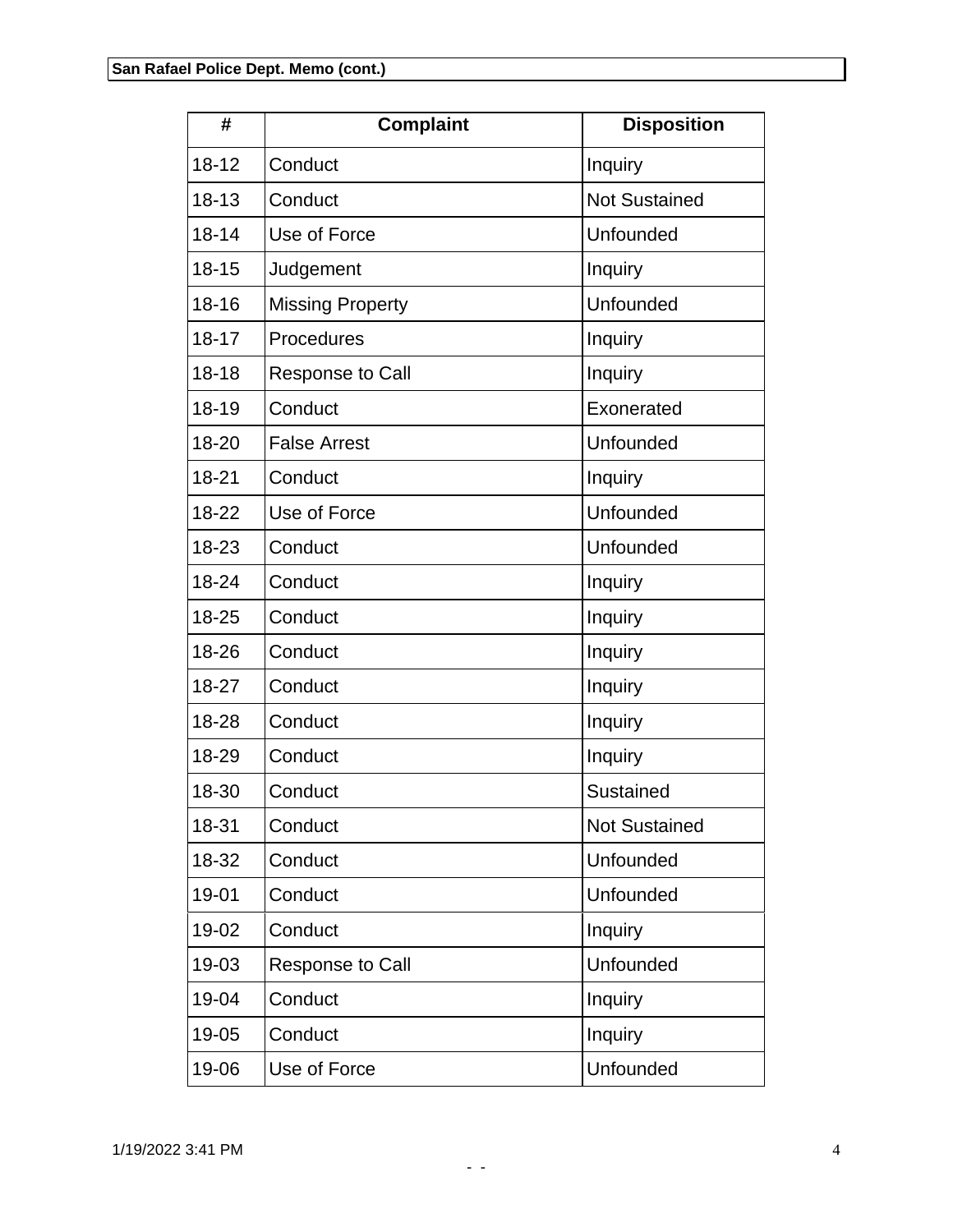| #         | <b>Complaint</b>        | <b>Disposition</b>   |
|-----------|-------------------------|----------------------|
| 19-07     | Conduct                 | Unfounded            |
| 19-08     | Conduct                 | Unfounded            |
| 19-09     | Conduct                 | Unfounded            |
| 19-10     | Conduct                 | Inquiry              |
| $19 - 11$ | Conduct                 | Inquiry              |
| $19 - 12$ | Conduct                 | Exonerated           |
| 19-13     | Conduct                 | <b>Not Sustained</b> |
| $19 - 14$ | Conduct                 | Unfounded            |
| $19 - 15$ | Informal                | Sustained            |
| 19-16     | <b>Response to Call</b> | Unfounded            |
| 19-17     | Conduct                 | Inquiry              |
| 19-18     | Conduct                 | Unfounded            |
| 19-19     | Conduct                 | <b>Not Sustained</b> |
| 19-20     | Conduct                 | Inquiry              |
| 19-21     | <b>Response to Call</b> | Inquiry              |
| 19-22     | <b>Rudeness</b>         | Inquiry              |
| 19-23     | Conduct                 | Exonerated           |
| 19-24     | Conduct                 | Pending              |
| 19-25     | Conduct                 | Pending              |
| $20 - 01$ | Property/Safekeeping    | Inquiry              |
| 20-02     | <b>Rudeness</b>         | Unfounded            |
| 20-03     | <b>Rudeness</b>         | Sustained            |
| 20-04     | <b>Driving</b>          | Exonerated           |
| $20 - 05$ | Use of Force            | Unfounded            |
| 20-06     | Procedures              | Inquiry              |
| 20-07     | <b>Response to Call</b> | Inquiry              |
| 20-08     | Procedures              | Inquiry              |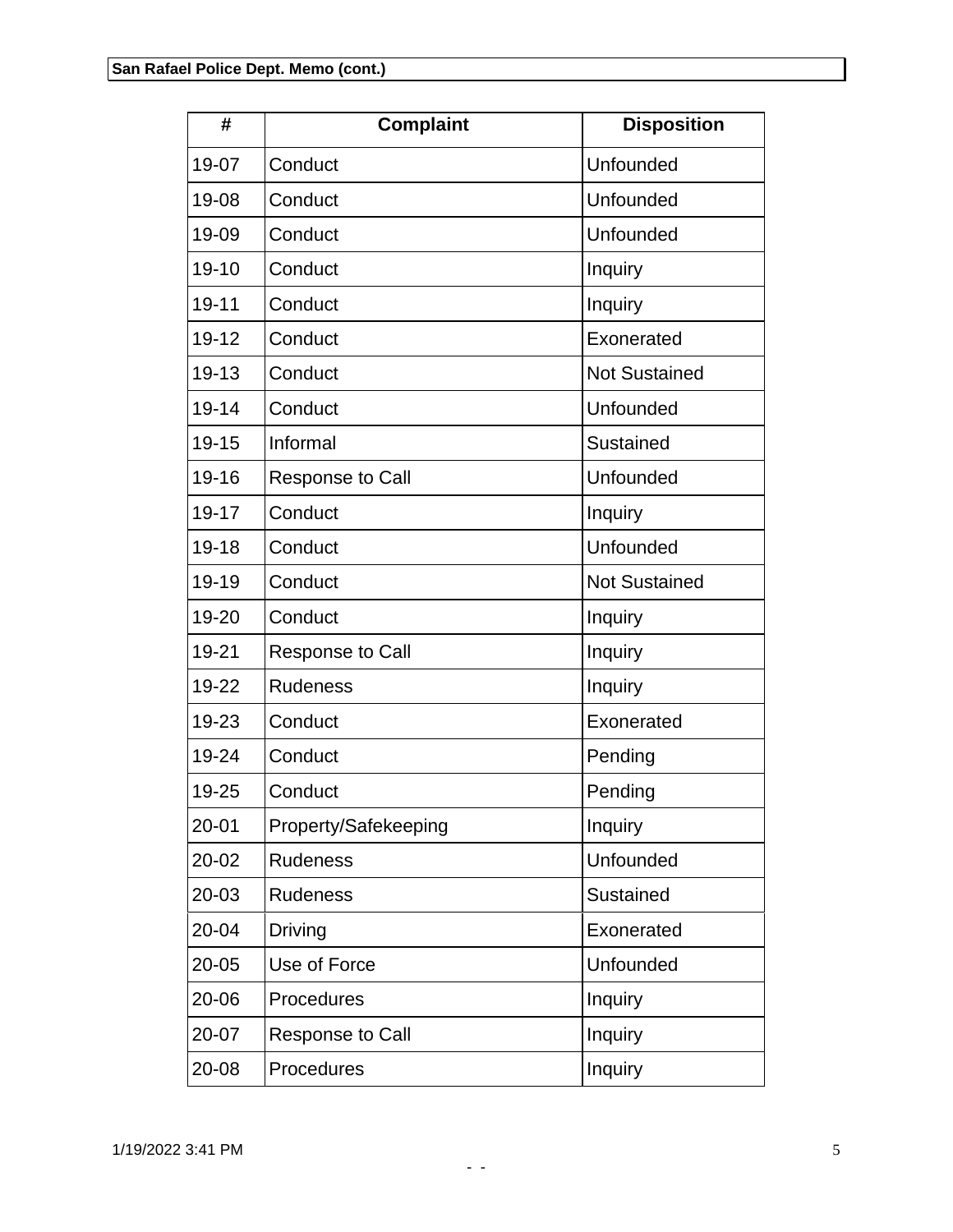| #         | <b>Complaint</b>        | <b>Disposition</b>   |
|-----------|-------------------------|----------------------|
| 20-09     | Procedures              | Inquiry              |
| $20 - 10$ | <b>Response to Call</b> | Inquiry              |
| $20 - 11$ | Conduct                 | Unfounded            |
| $20 - 12$ | Conduct                 | Exonerated           |
| $20 - 13$ | <b>Response to Call</b> | Exonerated           |
| $20 - 14$ | Conduct                 | <b>Not Sustained</b> |
| $20 - 15$ | Conduct                 | <b>Not Sustained</b> |
| $20 - 16$ | Conduct                 | Unfounded            |
| $20 - 17$ | Rudeness/Conduct        | Unfounded            |
| $20 - 18$ | Procedures              | Inquiry              |
| $20 - 19$ | Conduct                 | <b>Not Sustained</b> |
| 20-20     | Conduct                 | Unfounded            |
| $20 - 21$ | Conduct                 | Inquiry              |
| 20-22     | <b>Response to Call</b> | Inquiry              |
| 20-23     | <b>Response to Call</b> | Inquiry              |
| $20 - 24$ | Conduct                 | Sustained            |
| $20 - 25$ | Conduct                 | Inquiry              |
| 20-26     | Conduct                 | Inquiry              |
| $20 - 27$ | Conduct                 | Inquiry              |
| $21 - 01$ | Conduct                 | Inquiry              |
| $21 - 02$ | Conduct                 | Inquiry              |
| $21 - 03$ | Response to Call        | Inquiry              |
| $21 - 04$ | Procedures              | Inquiry              |
| $21 - 05$ | Conduct                 | Inquiry              |
| 21-06     | Conduct                 | <b>Not Sustained</b> |
| $21 - 07$ | Conduct                 | Inquiry              |
| $21 - 08$ | Conduct                 | Sustained            |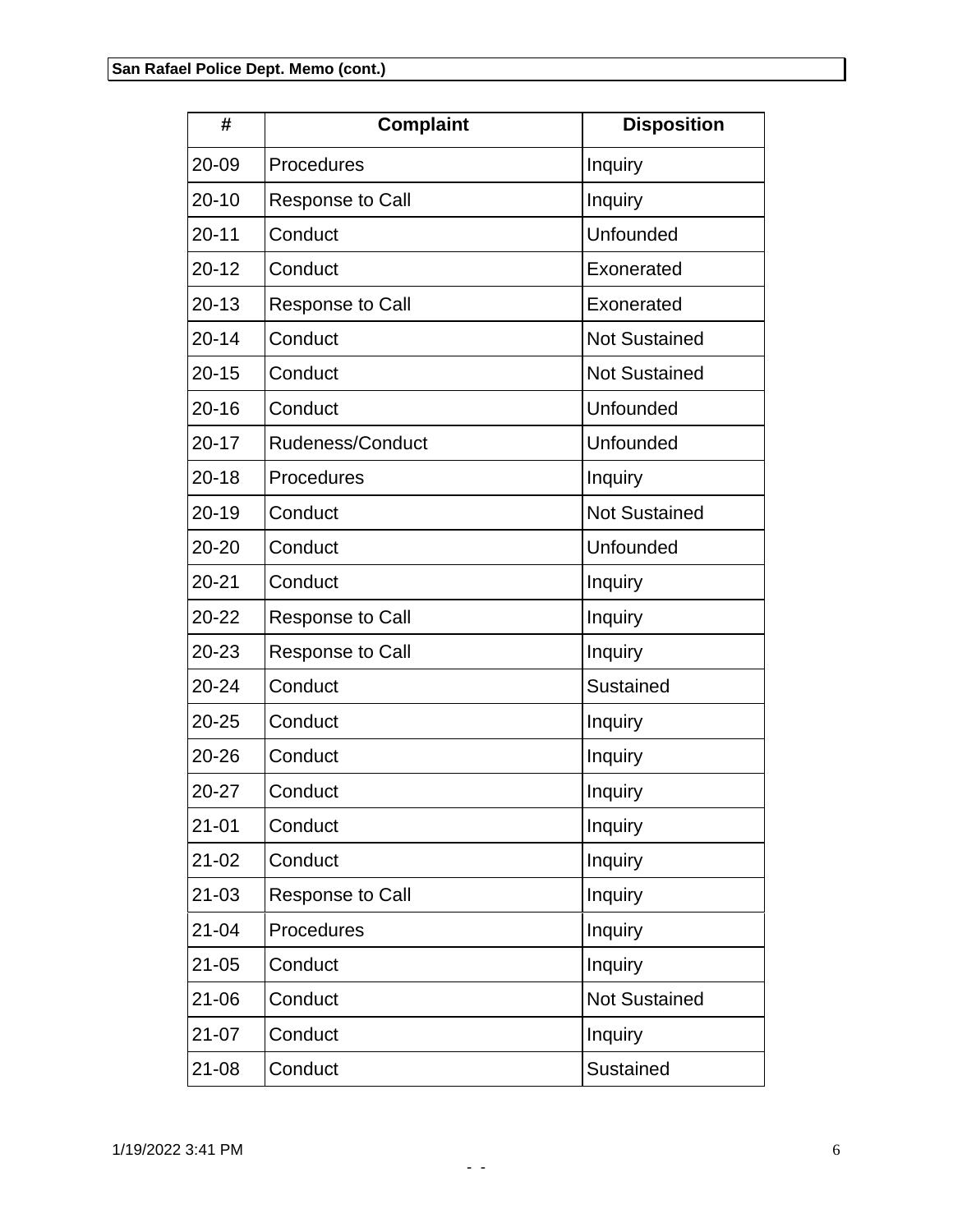| #         | <b>Complaint</b>         | <b>Disposition</b>   |
|-----------|--------------------------|----------------------|
| $21 - 09$ | Procedures               | Inquiry              |
| $21 - 10$ | <b>Response to Call</b>  | Inquiry              |
| $21 - 11$ | <b>Response to Call</b>  | Inquiry              |
| $21 - 12$ | Use of Force             | Exonorated           |
| $21 - 13$ | <b>Response to Calls</b> | Unfounded            |
| $21 - 14$ | Conduct                  | Inquiry              |
| $21 - 15$ | Conduct                  | Inquiry              |
| $21 - 16$ | <b>Rudeness</b>          | Inquiry              |
| $21 - 17$ | <b>Frivilous</b>         | Inquiry              |
| $21 - 18$ | <b>Response to Calls</b> | Inquiry              |
| $21 - 19$ | <b>Frivilous</b>         | Inquiry              |
| $21 - 20$ | <b>Rudeness</b>          | <b>Not Sustained</b> |
| $21 - 21$ | Conduct                  | Unfounded            |
| $21 - 22$ | Conduct                  | Inquiry              |
| $21 - 23$ | Conduct                  | Sustained            |
| $21 - 24$ | Conduct                  | <b>Unfounded</b>     |
| $21 - 25$ | Conduct                  | Exonorated           |
| 21-26     | <b>Rudeness</b>          | Unfounded            |
| $21 - 27$ | <b>Response to Calls</b> | Inquiry              |
| $21 - 28$ | Conduct                  | Exonorated           |
| 21-29     | <b>Response to Calls</b> | Unfounded            |
| $21 - 30$ | <b>Response to Calls</b> | Inquiry              |
| $21 - 31$ | Conduct                  | Inquiry              |
| $21 - 32$ | Procedures               | Inquiry              |
| 21-33     | Conduct                  | <b>Unfounded</b>     |
| $21 - 34$ | Conduct                  | Inquiry              |
| $21 - 35$ | Conduct                  | Inquiry              |